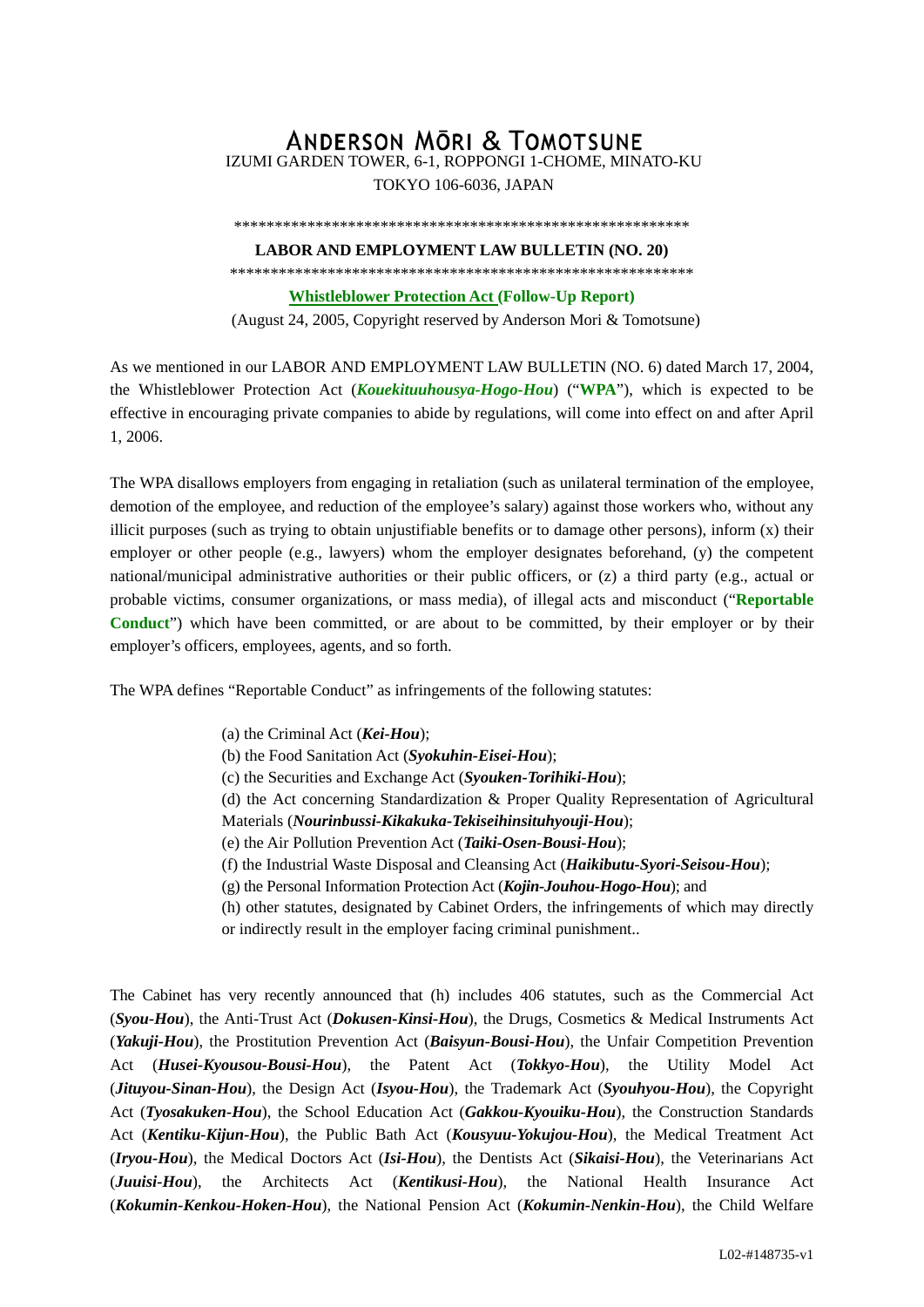Act (*Jidou-Hukusi-Hou*), the Specified Commercial Transactions Act (*Tokutei-Syoutorihiki-Hou*), the Bankruptcy Act (*Hasan-Hou*), and the Broadcasting Act (*Housou-Hou*).

The below-mentioned are some of those statutes related to labor/employment areas:

- the Labor Union Act (*Roudou-Kumiai-Hou*);
- the Employment Safety & Sanitation Act (*Roudou-Anzen-Eisei-Hou*);
- the Employment Standards Act (*Roudou-Kijun-Hou*);
- the Child Care & Family Care Leave Act (*Ikuji-Kyuugyou-Kaigo-Kyuugyou-Hou*);
- the Lowest Salary Amount Act (*Saitei-Tingin-Hou*);
- the Defined Contribution Pension Act (*Kakutei-Kyosyutu-Nenkin-Hou*);
- the Defined Benefit Pension Act (*Kakutei-Kyuuhu-Kigyou-Nenkin-Hou*);
- the Health Insurance Act (*Kenkou-Hoken-Hou*);
- the Welfare Pension Insurance Act (*Kousei-Nenkin-Hoken-Hou*);
- the Workers Accident Compensation Insurance Act (*Roudousya-Saigai-Hosyou-Hou*);
- the Unemployment Insurance Act (*Koyou-Hoken-Hou*);
- the Labor Insurance Premiums Collection Act (*Roudou-Hoken-Ryou-Tyousyuu-Hou*);
- the Occupation Security Act (*Syokugyou-Antei-Hou*); and
- the Employees Dispatch Act (*Roudousya-Haken-Hou*).

Please be informed that a whistleblower will be protected by the WPA when he/she blows the whistle about an incident of Reportable Conduct which occurred before April 1, 2006, as long as the action of whistleblowing itself is done on or after April 1, 2006.

2004 年 3 月 17 日付のブルティン第 6 号で述べましたように、公益通報者保護法が 2006 年 4 月 1 日以 降に施行される予定ですのでご報告申し上げます。

不正の目的(不正の利益を得る目的とか他人に損害を加える目的など)を有さない労働者が、通報対象 事実が生じているか或いは生じようとしている旨を次の者に対して通報したことについて、不利益取扱(解 雇・降格・減給など)を労務提供先としてなすことが禁じられます。(x)労務提供先或いは労務提供先の指 定した法律事務所など。(y)国の行政機関やその職員或いは地方公共団体の機関。(z)被害者、消費者 団体、マスコミなど。

通報対象事実を構成するのは次の法律への違反です。